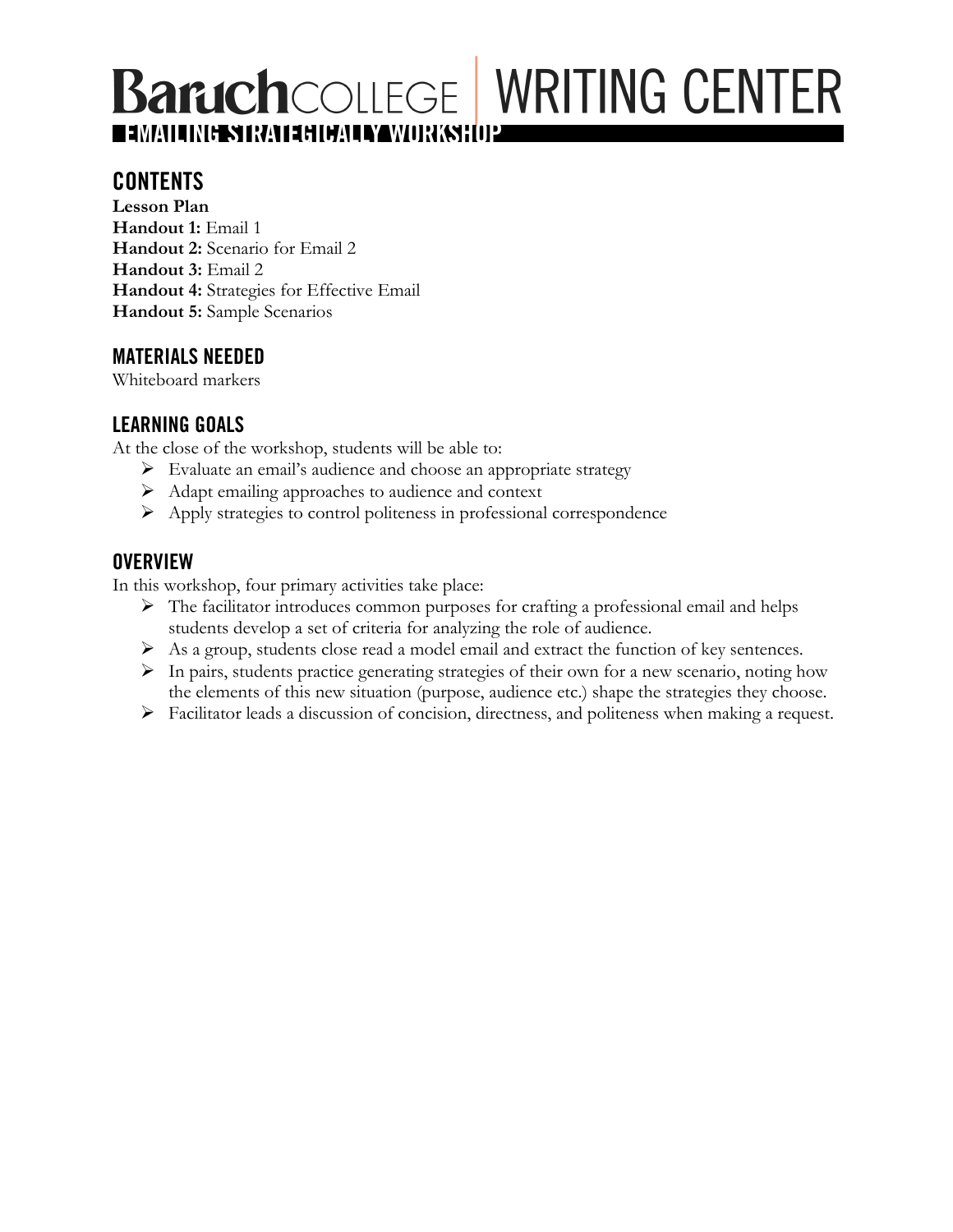### **LESSON PLAN**

#### **Introduction**

Start by introducing the stakes of this workshop. **Ask students to imagine** that they are a professor teaching three large lecture courses, and **that they have received an email with no subject line from a Baruch email address.** It reads "When is paper #1 due???" Besides that, there is no information: no greeting, nothing about *which* course they are taking, and no sign-off.

**Ask students: if you were the professor, how would you feel about this email?** How might it color your opinion of the student? Elicit responses, gaining consensus that such an email may not be the most productive way to get information.

Discuss the difficulties of emailing. Acknowledge that we are all sending a lot of email—to friends, professors, recruiters, and potential mentors. This means that most people receive more email than they want to (hence the corporate world's embrace of Slack). In the chaos of our own inboxes, it can be easy to forget that **each of these contexts requires a different strategy.** For example, you might email a friend a subject-less message confirming the date of an upcoming plan.

State that, today, **we will practice strategies for sending high-stakes emails** in academic and professional contexts. In particular, we'll analyze the interactive variables that play into this process: **your purpose, your audience, and your relationship to that audience.** Based on that analysis, we will discuss expectations regarding **concision, directness, and politeness**, and introduce strategies for meeting those expectations.

#### **Part One: Planning the Email (20 min)**

- 1. **Ask students if they have ever had to send a stressful email.** What was the context? Record responses on board. *Sample responses may include*:
	- $\triangleright$  To ask a favor of someone you've never met
	- $\triangleright$  To deliver bad news
	- $\triangleright$  To set up a meeting with a potential advisor or mentor
	- $\triangleright$  To explain several absences from a class
	- $\triangleright$  To ask for an extension on a paper
	- $\triangleright$  To inquire about the status of a job application

#### Note that, in many of these cases, **the purpose is to persuade your reader to take a specific action**.

- Ø Tell students that, before writing an email, you should ask yourself: "What do you hope the recipient will do or say as a result of receiving this email?"
- $\triangleright$  Provide students with the following template: "As a result of this email, my audience will… *offer me an interview*/*accept my invitation to the event*."
- Ø This will often become an explicit statement in your message: **"I'm writing to ask…"**  or **"I'm writing in the hopes that…"**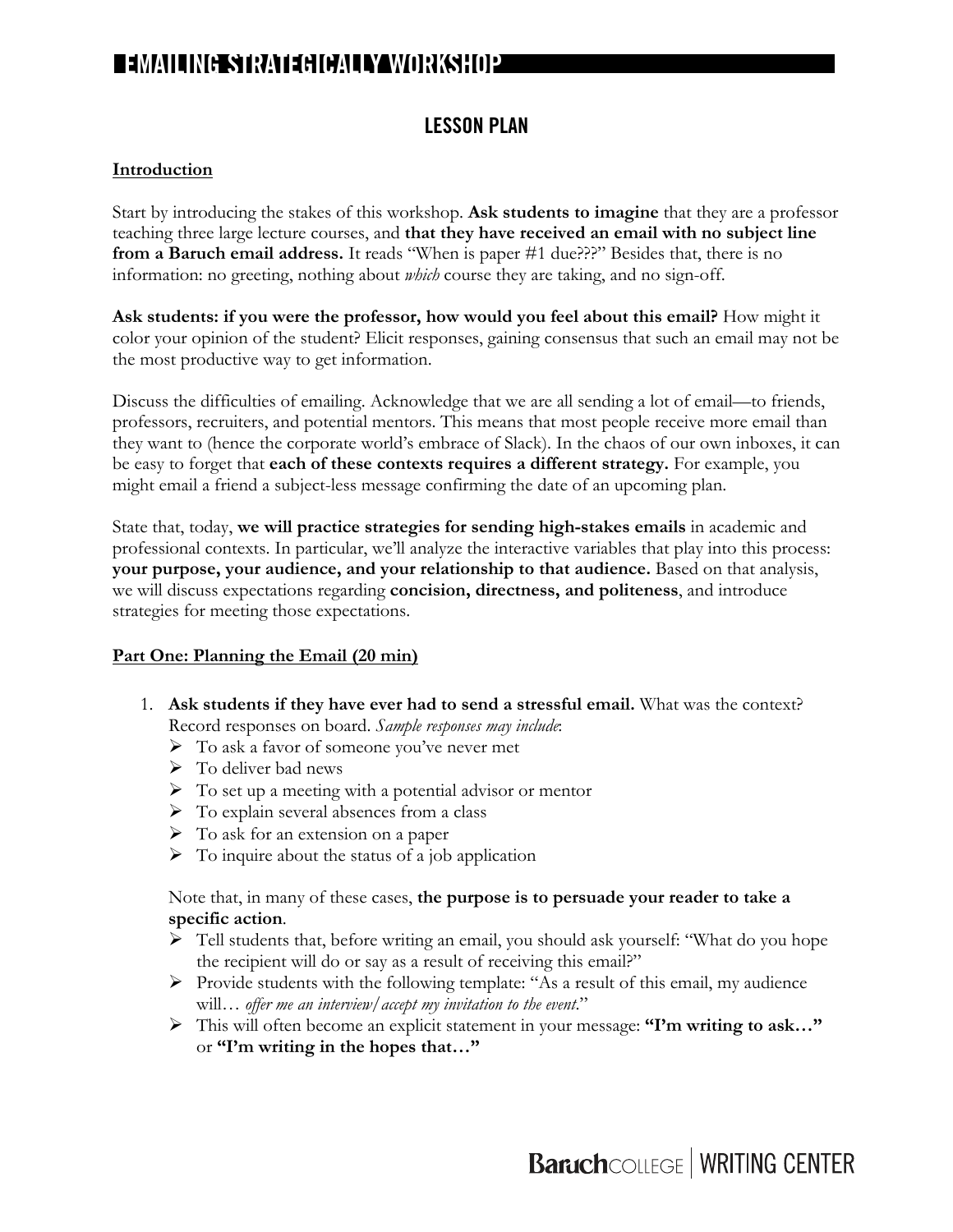- 2. Explain that the next step is to **analyze your audience**:
	- Ø **Consider two broad factors**: **the audience's relationship to you, and the audience's relationship to the message**. Record on the board and elaborate:

#### **Your audience's relationship to you**

- Your position based on the hierarchy in the company, organization, school. Are you in a higher or lower rank based on your role?
- How well you already know your audience. Is it a distant or close relationship? Are you already friendly?
- Your **credibility** with your audience before writing the email. Do they already have a good impression of you?
- How you want your audience to perceive you and your request. How can your increase or maintain your credibility?

#### **Your audience's relationship to your message**

- How important is the message to them?
- How much are you asking them to do? Will it be difficult or easy for them to grant your request?
- They may have certain biases or preconceived notions about the content of the message. Try to anticipate what these may be.
- How do you think they'll feel (positively or negatively) about the message?

#### 3. **Once you know your audience, think about how to persuade them:**

- $\triangleright$  Emphasizing benefits ("what's in it for them?")
- $\triangleright$  Drawing on your own credibility
- $\triangleright$  Structuring the way you organize your message
- $\triangleright$  Choosing an appropriate length
- $\triangleright$  Being polite
- 4. **Segue to Part Two:** tell students that next, we'll look at an example to practice analyzing audience and choosing a strategy.

#### **Part Two: Close Reading Emails (30 minutes)**

- 1. **Pass out Handout 1: "Email 1."** Tell students that in this email, a student is requesting a phone conversation with a professional in their field. **Read the email aloud as a group.**
- *2.* **Lead a discussion about Yousef's relationship to his reader** using the categories on the board (audience's relationship to you and audience's relationship to the message).
	- $\triangleright$  Note that Yousef is below Ms. Malhotra in the hierarchy of their profession, and that they have briefly met. **Ask: How would you approach a professional in your field? What would you be sure to do (or to avoid)?**
	- $\triangleright$  Elicit the understanding that Yousef's success depends on establishing his credibility politely.
- 3. Draw students' attention to information about the **overall organization** of the sample: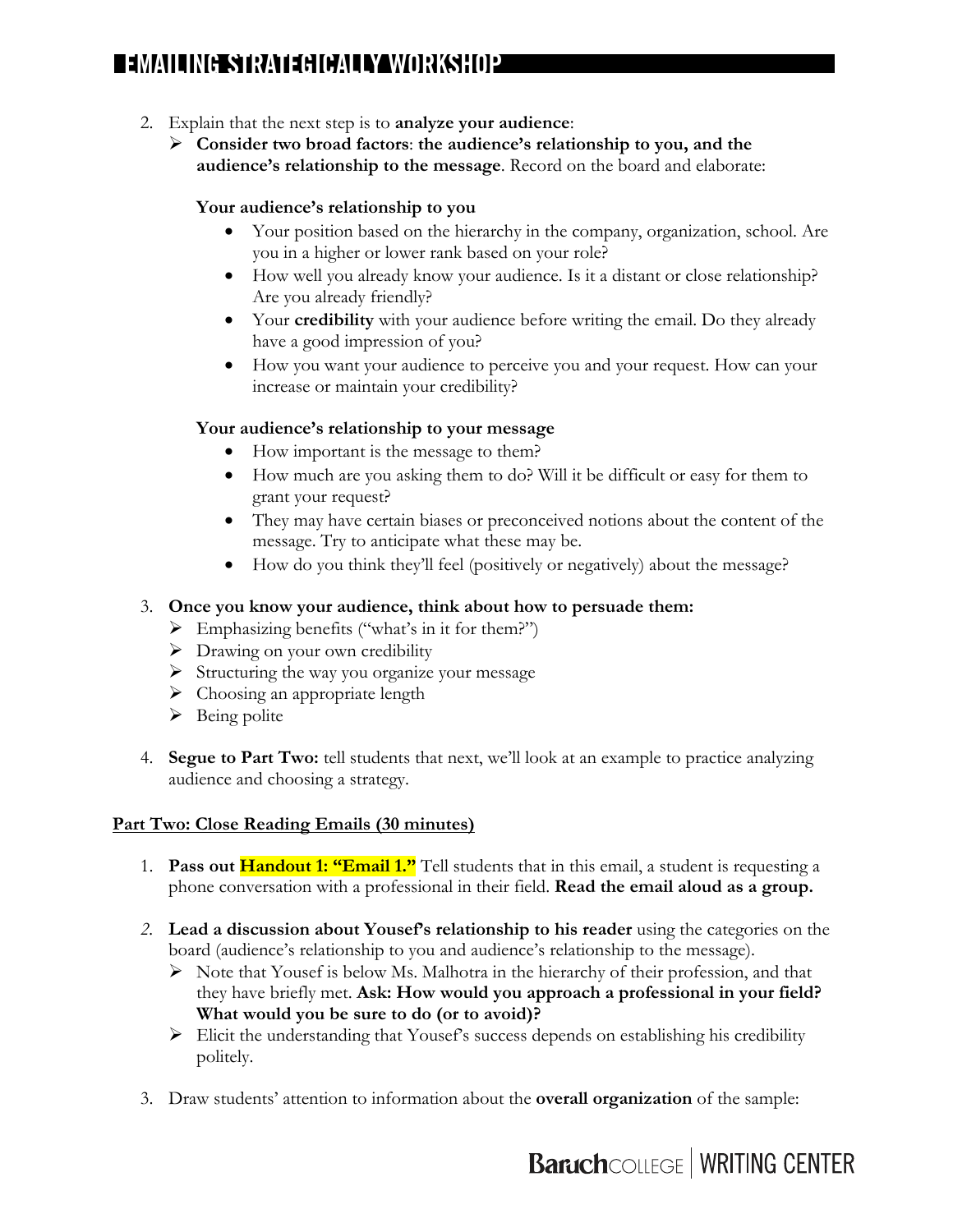- $\triangleright$  Subject line states the purpose of the email clearly and concisely
- $\triangleright$  He includes a polite opening and closing
- Ø The purpose of each paragraph is clear (*email can be skimmed*)
- $\triangleright$  It's organized clearly into a couple of paragraphs (not one block of text)
- 4. **Ask: what other observations can you make about the writer's strategy in this message?** Have students identify specific sentences in the email that they think would persuade Ms. Malhotra to say yes.
	- $\triangleright$  As students share out, discuss the function of each of the sentences:
		- Note that "Dear" is appropriate in professional settings, and that using someone's last name indicates respect.
		- Draw their attention to "Sincerely," and provide other sign-offs: "All the best," "Best," "Regards," "Thanks in advance," etc.
	- $\triangleright$  Emphasize the following:
		- **Yousef builds credibility not only** by stating his academic program of study and college affiliation but also by the professionalism and politeness of the message.
		- Email provides **background information** without including unnecessary details. For example, listing all the coursework he completed in finance would be unnecessary in the context of this email.
		- **Yousef states his request in the subject line**.
		- **Yousef prioritizes the reader, her time, and her expertise.** He makes it more about learning from what she has to offer, which shows an awareness of the audience's position in relation to him.
	- $\triangleright$  Ask students if there's anything they'd do differently. How could Yousef's message be shorter? Is there any additional information they'd want to provide?
- 5. **Pass out Handout 2: "Scenario for Email 2**.**"** Explain that students will now practice adapting emailing strategies to a new audience and context.
	- $\triangleright$  Ask students to imagine that they are the writer.
	- $\triangleright$  Read the scenario together, and then have students split up into groups of 2 or 3 to answer the questions below.
	- $\triangleright$  Give them 5 minutes to discuss the questions in the handout. They'll choose one person to record the strategies that they believe they should use.
	- $\triangleright$  Share out responses.
- 6. **Distribute Handout 3: "Email 2"** and introduce it as one response to the previous scenario. Ask students to imagine themselves as the professor now, and to decide if they're persuaded (and if so, why).
	- Ø As a group, read the email aloud. Pause at the end of each section and **ask students to identify the strategies they find most effective**, as well as the places where they would try a different strategy. **Encourage debate**, and note that there is no one strategy that is guaranteed to work: students must use their best judgment. In particular:
		- The subject line here is also **direct**, and lets Dr. Jones know right away why Ryan is emailing.
		- In Paragraph 1: **ask** students whether they would send this email on a Friday even though it contradicts the professor's policy.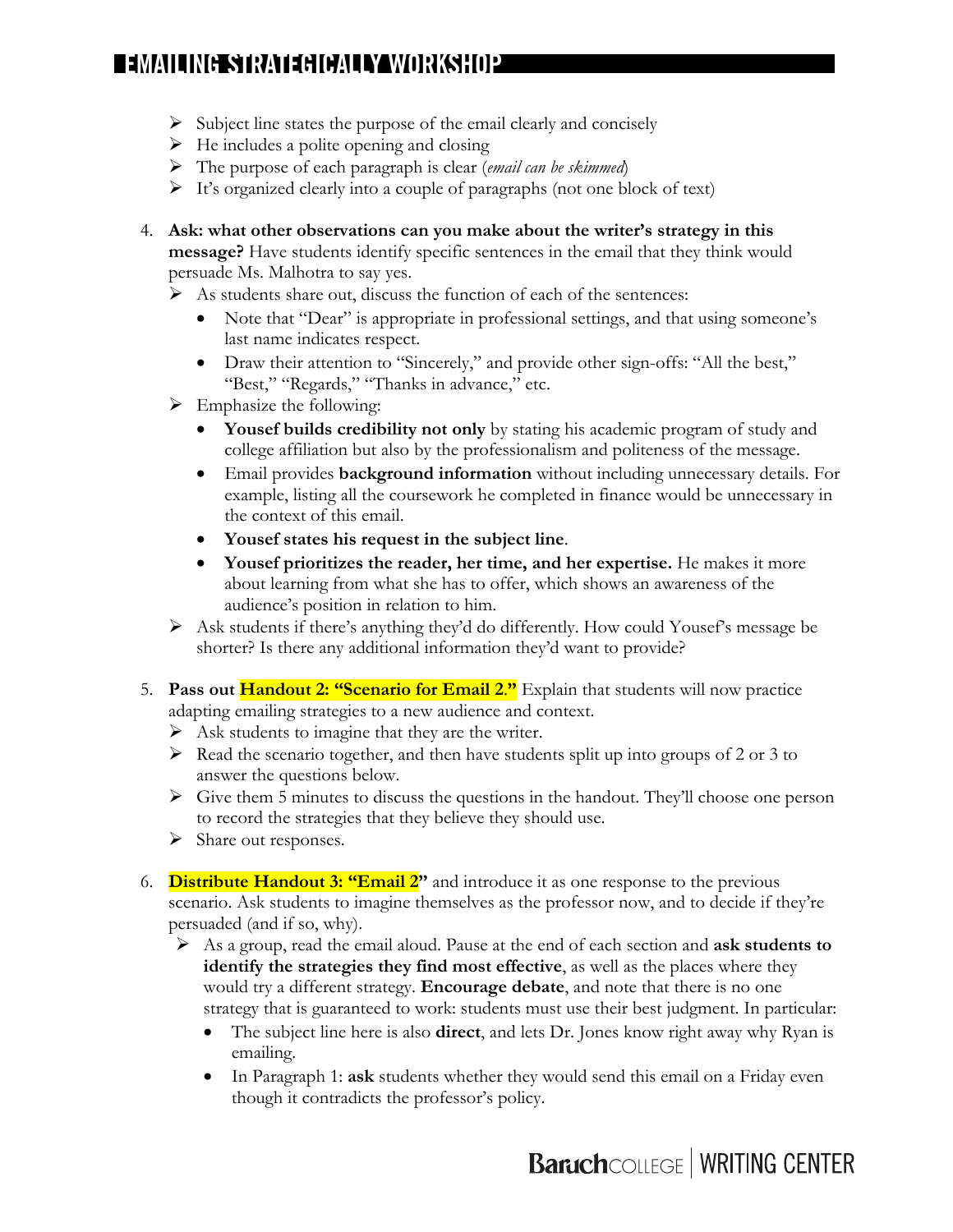- In Paragraph 2: **ask** whether Ryan should mention his situation with his roommate. Note that this would be more acceptable if the professor knows you well than if you have never spoken before. In addition, such information adds to the length of the email; since Ryan is already emailing out of Dr. Jones' regular hours, **a concise email may be more effective.**
- In Paragraph 3: elicit the understanding that Ryan acknowledges he is asking for a favor. In an email where you are making a request, using **polite language** is key.
- $\triangleright$  Draw students' attention to Ryan's strategies and tone.
- 7. **Segue to Part Three** by acknowledging that this process is often unconscious—we don't write a plan for every message we send. But if a message is important, it's useful to start by analyzing audience and thinking about what a reader will find persuasive.

#### **Part Three: Useful Language for Emails (20 min)**

- 1. Tell students that next, we'll go over some **strategies for politeness**. Note that using a lot of language that seems polite at once can actually make you seem overly deferential or even afraid of your audience.
- 2. **State that ideas of "politeness" vary between cultures and contexts in terms of directness, concision, and word choice/phrasing.** 
	- $\triangleright$  For example, research suggest that readers in U.S. business settings respond most positively to **direct requests** stated in the subject line or first paragraph of an email.
		- In other contexts, however, it may be standard to include requests only after some small talk, and therefore at the *end* of the email.
		- **This is why analyzing your audience is key.**
	- Ø In addition, you've probably heard that being **concise** is important in professional writing. However, politeness in English **often requires using more words to "soften" your tone.**
		- **For example**: if you want to schedule a phone call with a friend, you might email, "Catch up on Friday?" To schedule a phone call with a potential mentor, however, it would be more appropriate to write, "Would you be free to talk on Friday? If so, please let me know a time that might work for you."
		- **Balance concision with sentence-level politeness.**

#### 3. **Pass out Handout 4: "Strategies for Effective Email"**

- $\triangleright$  Explain that these strategies can be used alone or in combination.
- $\triangleright$  Give students a few minutes to read independently.
- $\triangleright$  Elicit questions.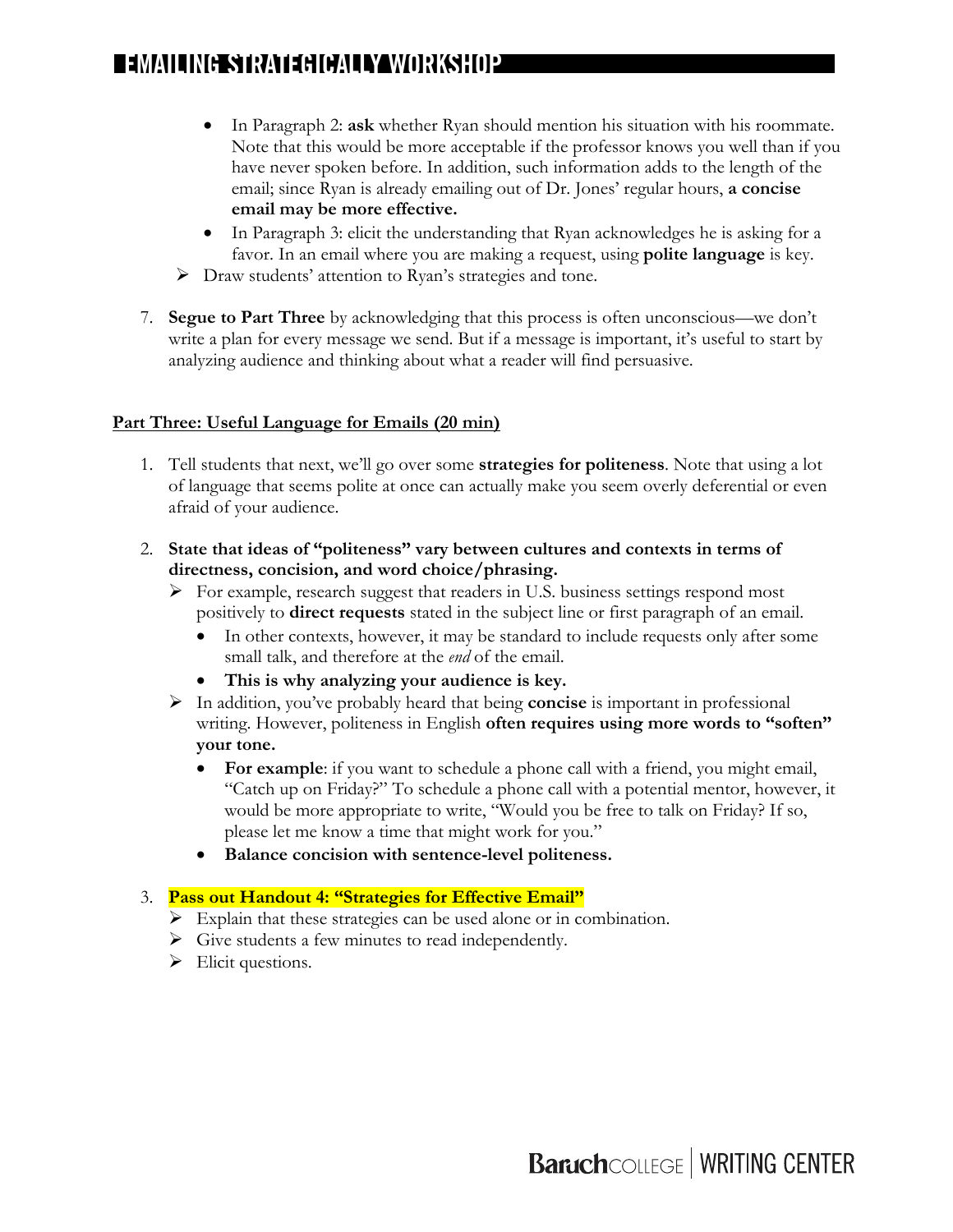#### **Part Four: Applying Strategies**

(if time remaining)

- 1. Ask students to think of a professional email that they will need to write in the near future to a professor, colleague, boss, etc. (If students can't think of an upcoming email, provide them with **Handout 5: "Sample Email Scenarios**" and have them select one.)
- 2. Provide students time to write. Ask them to include a subject line, opening address, closing, and body paragraphs.
- 3. When they have a good start, have them pair up to share their drafts. Their classmate will act as their intended audience and provide feedback.
- 4. If there is an odd number of students, create one group of three. Partner up with a student if there is only one. Be available for questions as they arise.
- 5. **Answer remaining questions**. Wrap up.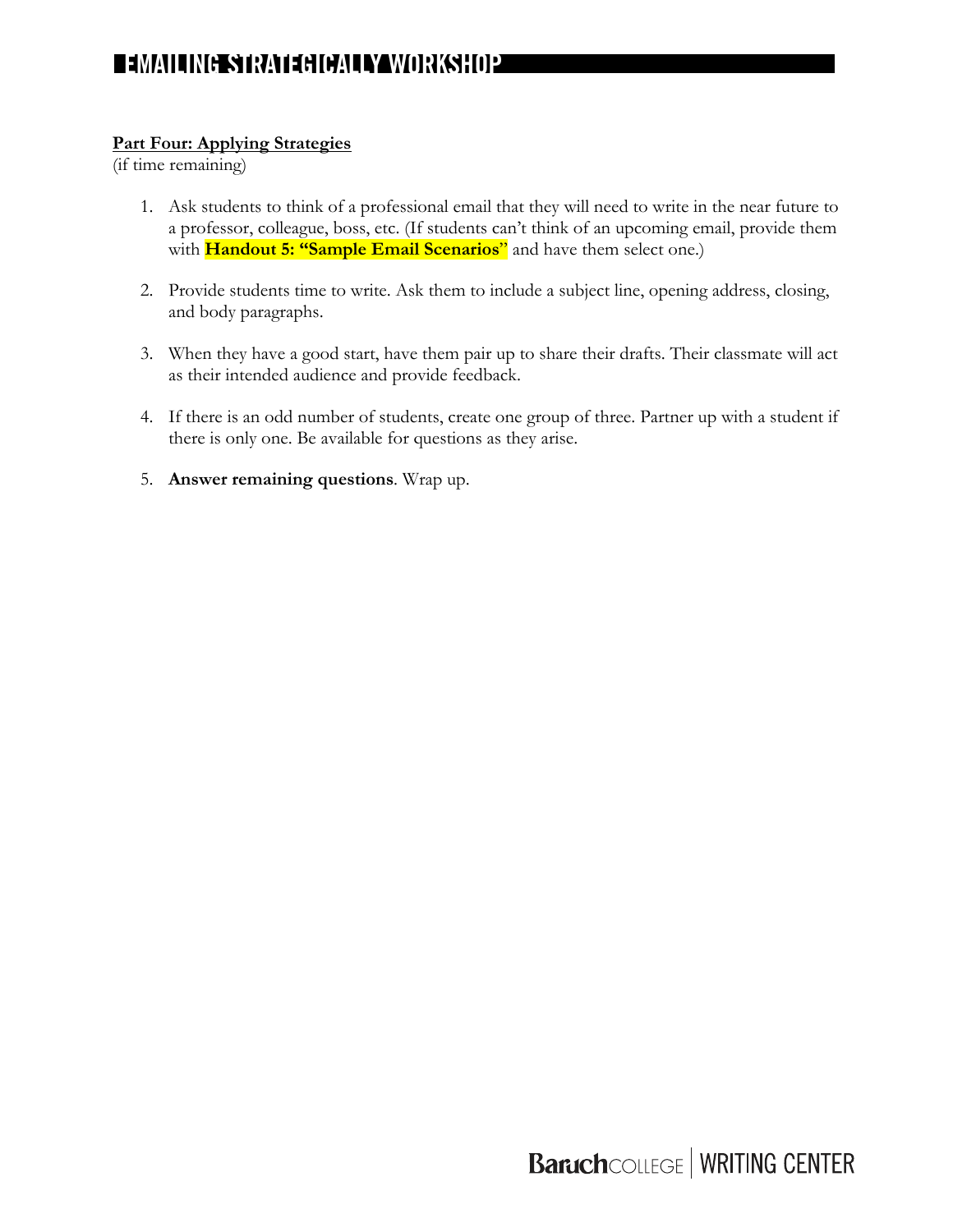### **EMAIL 1**

Subject Line: Scheduling a Brief Phone Conversation

Dear Ms. Malhotra,

I hope you are well. It was a pleasure meeting you at the finance professionals' panel yesterday. I appreciate you taking the time to speak to me about your career path at Goldman Sachs, especially how you made the transition from non-profit management. As I had mentioned, I'm currently a junior at Baruch College majoring in finance, and I also recently interned as a summer analyst at Credit Suisse.

As someone who is looking at a career in finance, I'd be very interested in learning more about your career trajectory, which I found very inspiring. I wanted to reach out to ask if you'd perhaps be available for a brief 10-15 min phone conversation sometime over the next few weeks? My schedule is quite flexible during the day throughout the week.

I understand if this isn't possible as I imagine you must have a busy schedule this time of year. In either case, I want to thank you once again for taking the time to speak to me yesterday.

Sincerely, Yousef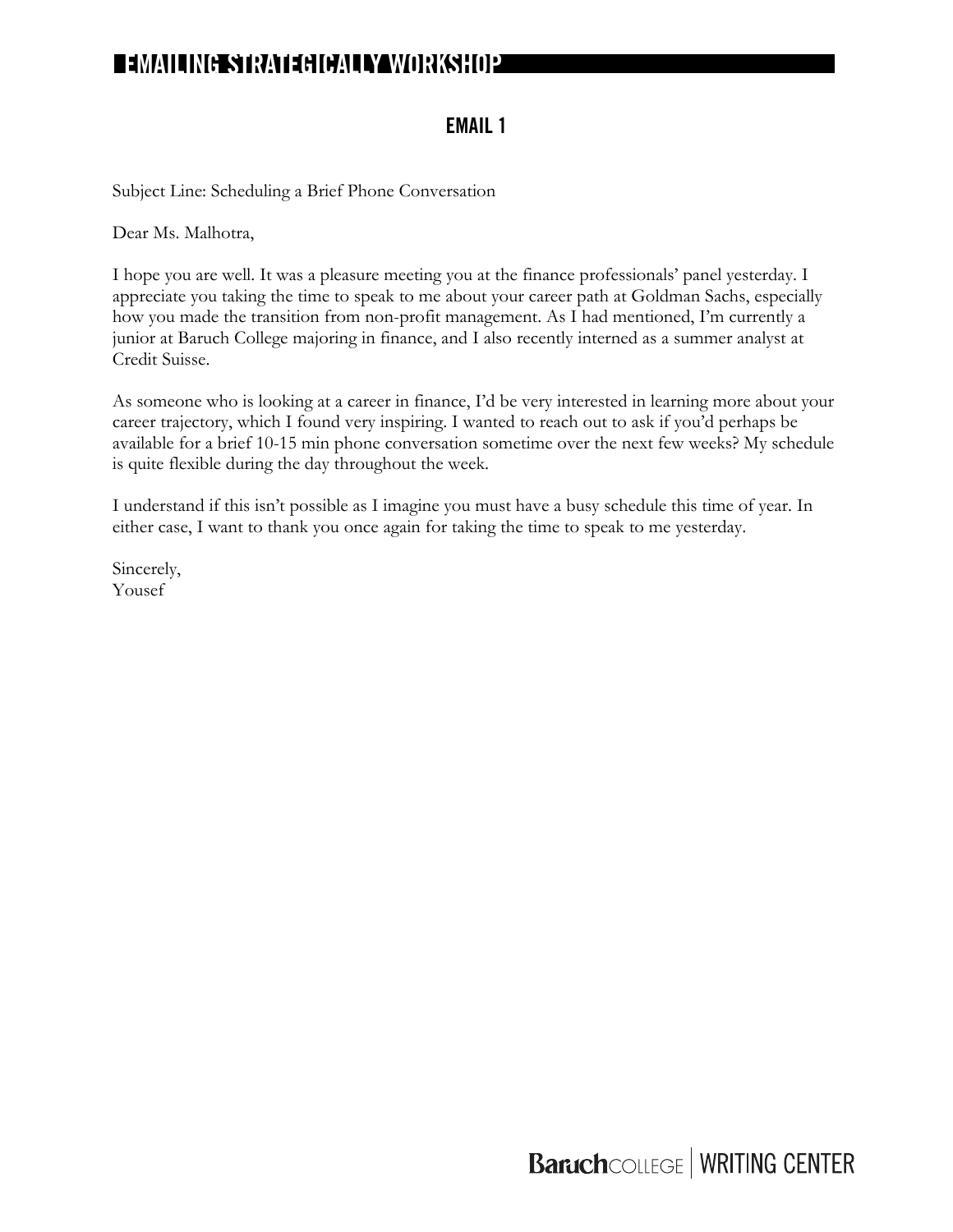### **SCENARIO FOR EMAIL 2**

1. You have to email your Corporate Restructuring professor to ask for an extension on your research paper. This is the first time you've ever asked for an extension in this class. You thought you'd be able to complete your essay on time, but your roommate has been having some personal troubles, which you've spent a lot of time helping him with this past week—the last week you had to write your paper. You're not sure whether to bring this up in your email.

You believe Dr. Jones has a good opinion of you—you always put good effort into revising your essays, and you always participate in class. You really enjoyed the last class unit on mergers and acquisitions, which is what you're writing your essay on. You believe that with one more day, you could write a strong essay that reflects your interest in the topic.

The essay is due on Monday morning. It's Friday evening now. Dr. Jones asks not to be emailed outside of general business hours. How should you proceed?

### **SETTING A STRATEGY**

1. What is your purpose in communicating? As a result of this email, your audience will…

2. What do you know about my audience (my professor)? What is his relationship to the message?

\_\_\_\_\_\_\_\_\_\_\_\_\_\_\_\_\_\_\_\_\_\_\_\_\_\_\_\_\_\_\_\_\_\_\_\_\_\_\_\_\_\_\_\_\_\_\_\_\_\_\_\_\_\_\_\_\_\_\_\_\_\_\_\_\_\_\_\_\_\_\_\_\_\_\_\_\_.

3. How does my professor perceive me? What is his level of faith, belief, confidence in me? How can I emphasize my credibility? How can I earn more?

4. Take some notes on how you'd draft this request: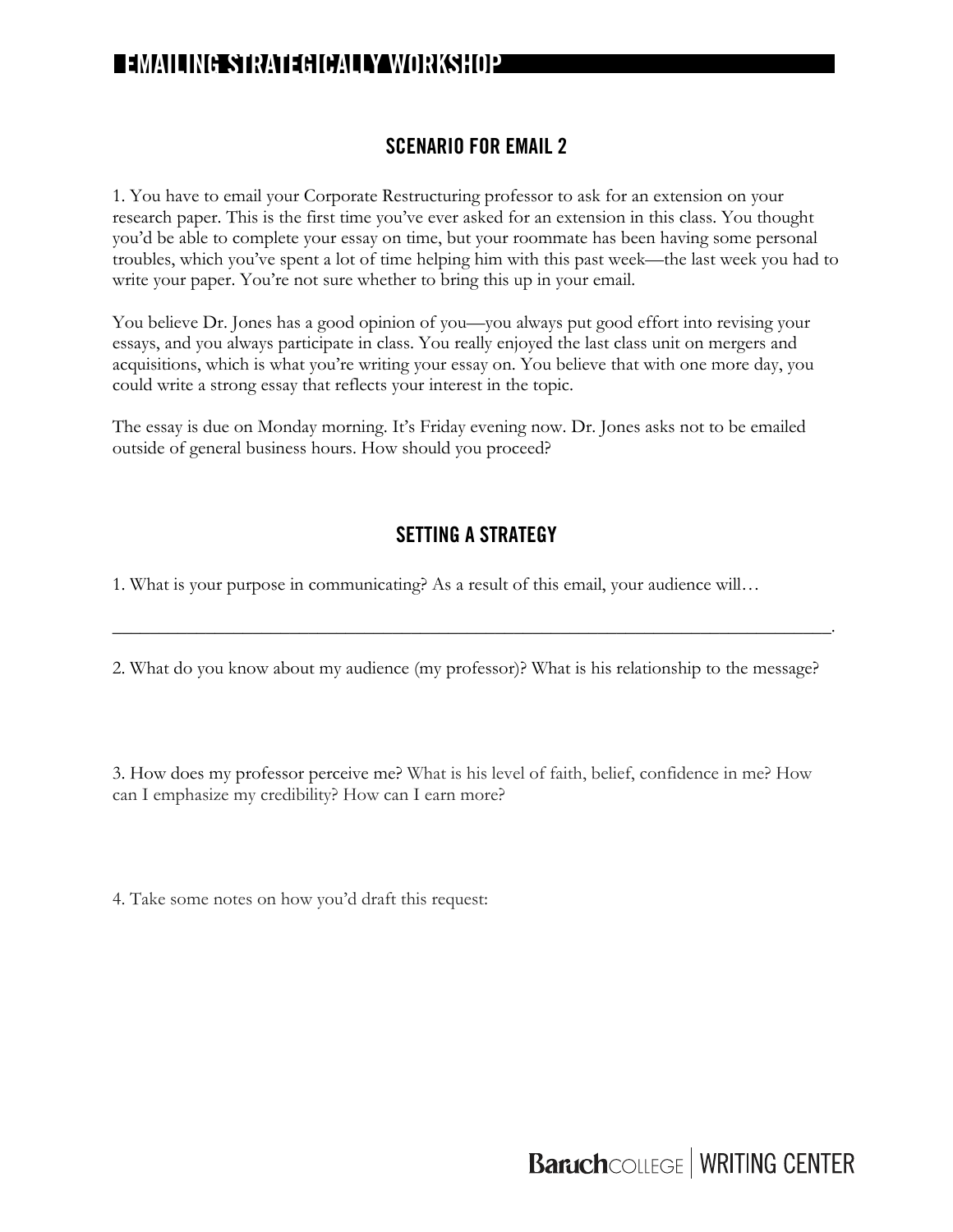### **EMAIL 2**

To: Ben Jones <ben.jones@baruch.cuny.edu> Subject: Request for 1-day Extension on Research Paper

Dear Dr. Jones,

I hope this email finds you well. I was writing to see if there was any way you might be willing to grant me a one-day extension on my research paper—I know that this is not your usual policy. I wouldn't ask under ordinary circumstances and apologize for troubling you on the weekend.

I loved our last unit on mergers and acquisitions. It's a topic that I'm really passionate about, thanks to your lectures, and I've really enjoyed researching it. I extensively researched my paper topic last month, and I planned to complete a final draft of my paper this past week. However, due to an unexpected personal situation with my roommate that escalated in the past few days, I have not been able to complete my draft.

My personal circumstances are settling, and I believe with one extra day, I could complete a strong essay that reflects the depth of my research into M and A. If you'd be willing to grant me this extension, I'd be incredibly grateful. If an extension isn't possible, I understand.

Thank you so much.

Sincerely, Ryan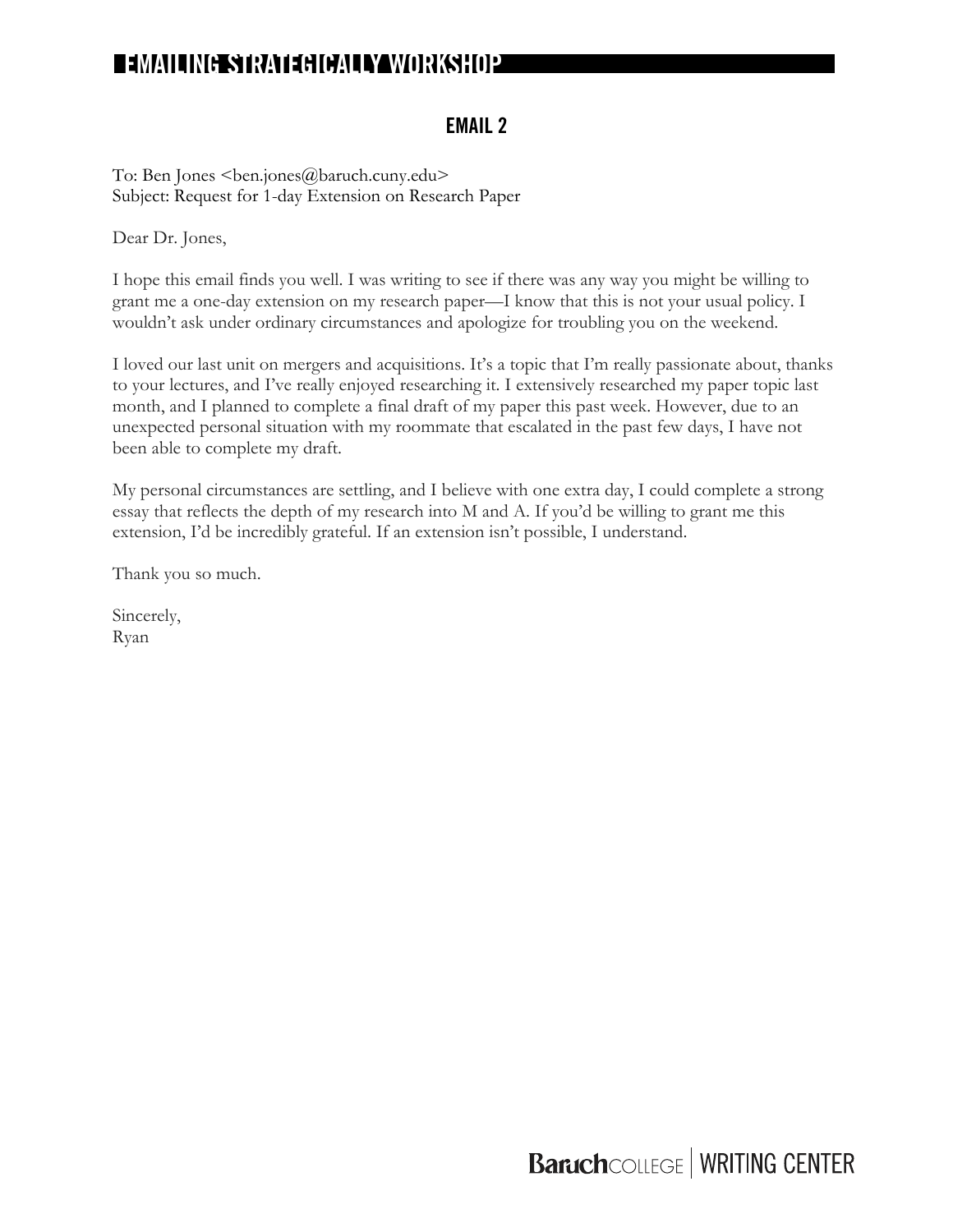# z **STRATEGIES FOR EFFECTIVE EMAIL**

When making a request in an email, begin by analyzing your audience and context. Based on those factors, you'll decide whether to be more or less direct. As you draft, try these strategies:

### **1. MATCH THEIR STYLE**

If you know the person you are emailing, try basing your tone and style on theirs. Imagine you have already received the following email from a professional you met at a networking event, Linda Hu:

```
To: vanessa.chavez@baruch.cuny.edu
Subject: Re: Request an informational interview
Vanessa,
I'm very happy to speak with you. I'm usually available 10am-12pm EST on Tuesdays. When were you
thinking? Let me know.
Best,
Linda
```
Because she signed off with her first name, you can probably address her as "Linda," though you can still write "Ms. Hu" if you'd prefer to be more formal. Follow her lead when it comes to concision: the length of her email suggests she is busy and she'd appreciate brevity. (But keep in mind that, when someone writes you with a one-word email, you might need to respond a bit more formally.)

# **2. SOFTEN TONE**

To achieve an appropriate tone, you might "soften" your language. The conditional tense— "would"/ "could"—implies an outcome is uncertain, for example. This can convey politeness, since it leaves room for rejection. But if you do this too much, you may give the impression of being too unsure, wordy, or even fearful.

> **Concision Concision**

### **REQUESTING A MEETING:**

**Softness**

Could you meet at 3pm on Thursday? Would it be possible for you to…? Can you meet at 3pm on Thursday? Are you available…?

How's 3?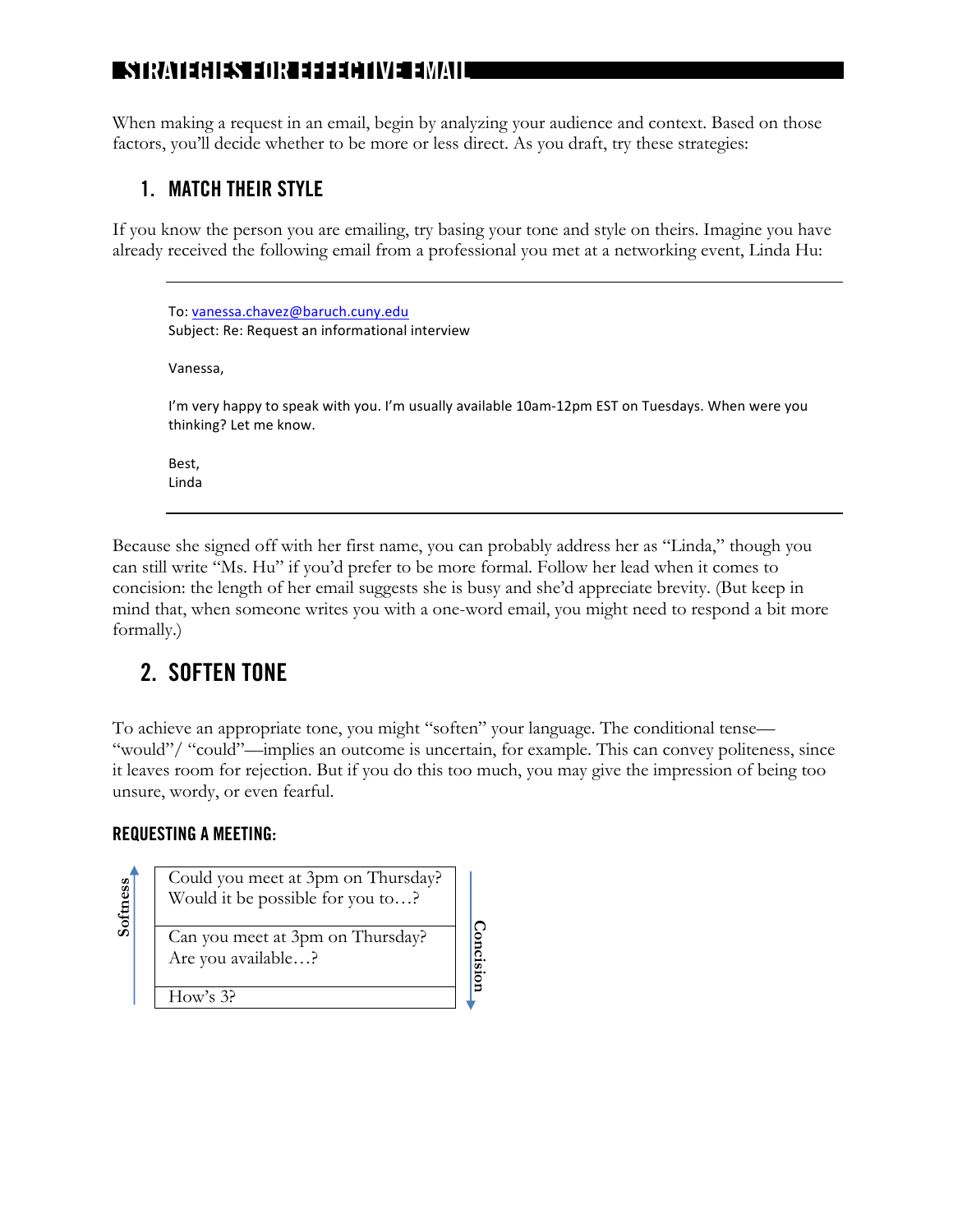| Very uncertain about a | Is there any way that you could ?                             |
|------------------------|---------------------------------------------------------------|
| request                | Would it be possible for you to ?<br>Is there a chance that ? |
|                        |                                                               |
| Uncertain              | If possible, $\dots$                                          |
|                        | If you're not too busy                                        |
| More certain           | Will you $\ldots$ ?                                           |
|                        | Please                                                        |

#### **MODIFYING CERTAINTY:**

# **3. REUSE COMMON STRUCTURES:**

### **TO GIVE YOUR AUDIENCE ROOM TO SAY NO:**

I understand if this isn't possible given the short notice. No worries if you're not able to … I know this is a busy time of year; however, I hope …

### **TO EXPRESS GRATITUDE:**

Thank you for considering my request. I would really appreciate your help with … I am grateful for the support … I want to thank you for taking the time to …

#### **TO MAKE EXPRESS AVAILABILITY:**

I'm very flexible and would be available to chat at a time that is convenient for you. If this does not work, I'm also available …

# **4. EXPLAIN**

If you're emailing someone you've never met before, you will want to spend at least one paragraph explaining how you became familiar with them and their work/position and why you hope they'll respond.

### **PROVIDE REASONS FOR THE REQUEST:**

I am inviting you to our panel so that students can benefit from your wealth of experience… Given my desire to work in finance, I wanted to ask your advice about …